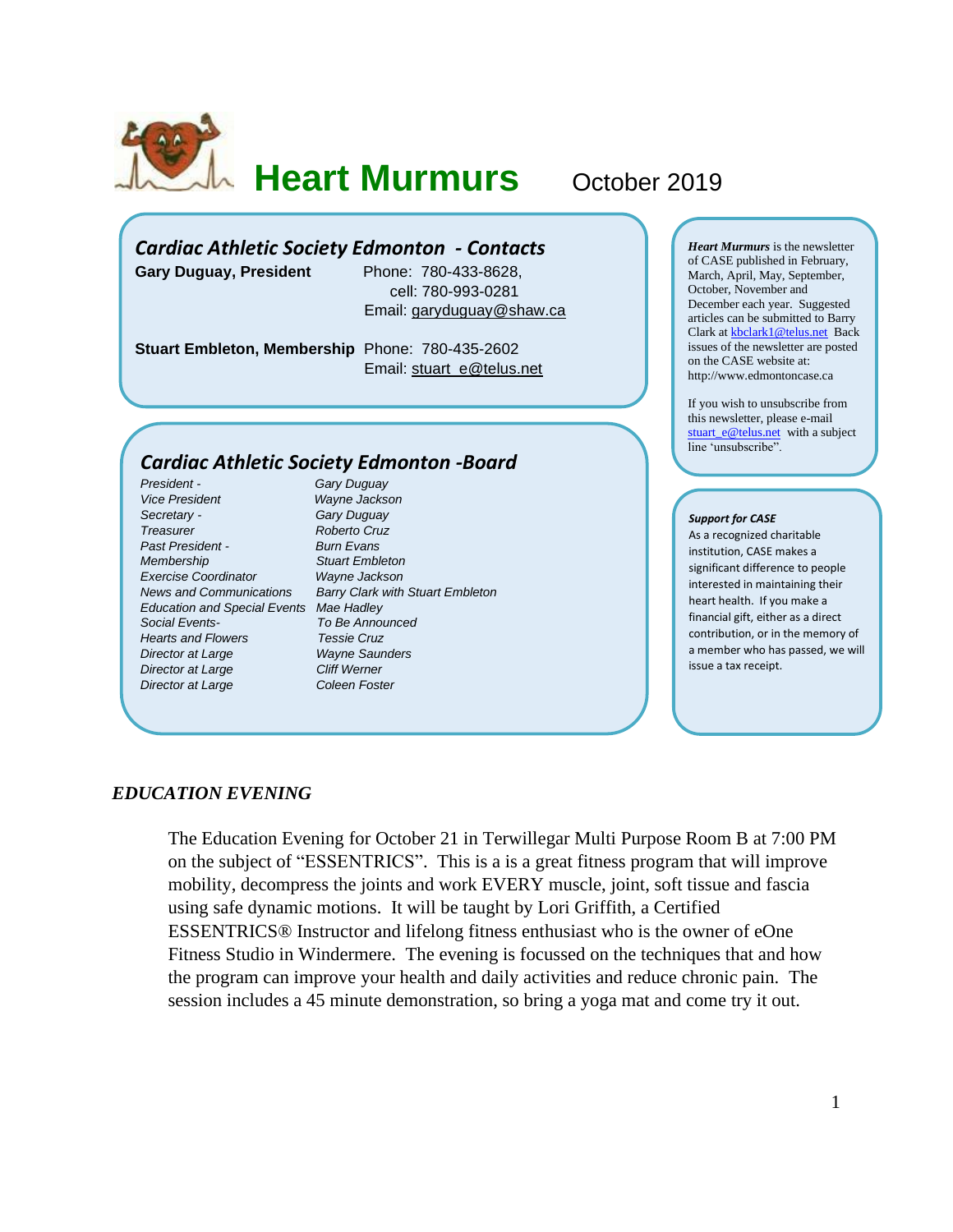# *UPCOMING EVENTS*

Save the date of November 18 for an Education session on "*Live Safely and Longer in Your Home*". This session was originally to be held in May but had to be postponed to November.

Also, Costco has its Christmas decorations and toys out so it is time to think about saving the date for the CASE Christmas Dinner that will be held the evening of Sunday December 8. Tickets will be on sale in November. Look for more information in the next newsletter.

# *MEDICAL DEVICES POWERED BY THE HEART*

For those whose hearts occasionally go off rhythm, pacemakers are, quite literally, life savers. By providing a small electrical jolt at the right moment, they can keep a heart working at the appropriate pace. Their main drawback is that they use batteries. Even the best of them eventually run out of energy, and replacing the batteries requires surgery.

Since surgery is generally best avoided, the search has been on for long-lasting power sources. Various options have been explored, including, in the 1970's, plutonium. Nuclear-powered pacemakers have thankfully fallen out of fashion and today, devices with lithium batteries last between 5 and 15 years. Zhang Hao of the Second Military Medical University, in Shanghai, and Yang Bin of Shanghai Jiao Tong University sought a way of recharging a pacemaker's battery by scavenging energy from inside the body. As they report in the journal ACS Nano they have used the heart muscle itself to power a tiny generator.

Previous attempts to use cardiac muscle power to run pacemakers relied on piezoelectric materials. These release electrons when deformed and can be attached to beating hearts so that they are slightly bent with each heartbeat, generating electricity. This has worked, but not well enough: the output has rarely exceeded five microwatts, while most pacemakers require at least ten.

Dr Zhang and Dr Yang speculated that they could improve matters by arranging for their piezoelectric composites to be more dramatically deformed. First, they created a small capsule from a sheet of flexible polymer a tenth of a millimetre thick. After compression, this capsule would return to its original shape. They then attached strips of piezoelectric composite to either side of the capsule, attached electrodes to these strips, and covered the strips with a protective layer of silicone. This layout meant that the strips were slightly bent from the beginning and required only a tiny, brief pressure to generate 15 microwatts.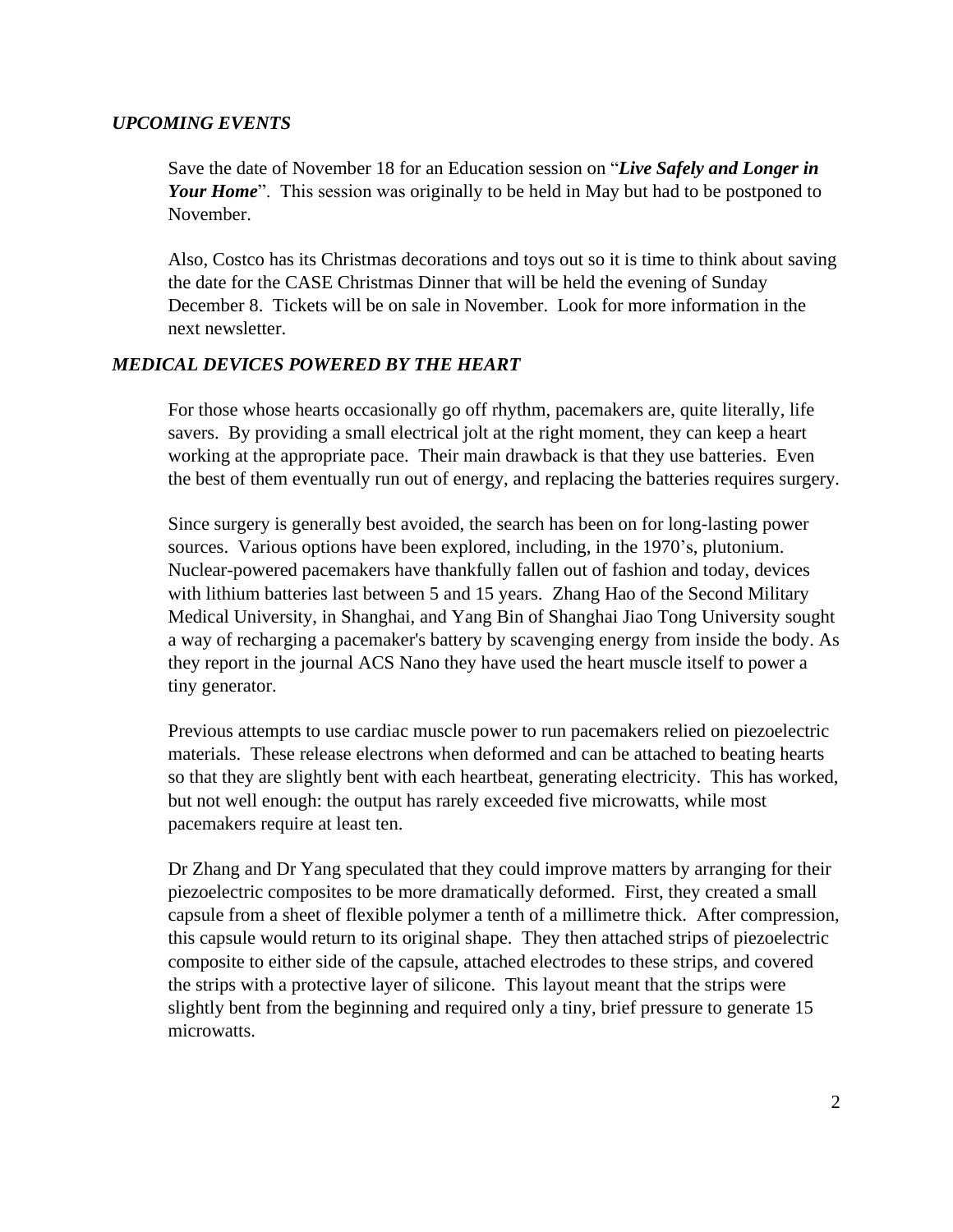The question was where to put the capsule, either in or on the heart, in order to get a similar effect. A study of cardiac anatomy suggested the pericardial sac, at the organ's base, would be ideal. It would squeeze the capsule tightly as the heart contracted and still keep a firm grip on it when the heart was relaxed.

To test this idea, the capsule's electrodes were attached to a commercial pacemaker that had had its battery removed, and surgically implanted into a 50kg Yorkshire pig. The capsule generated enough power for the pacemaker to function normally. Whether such an arrangement will pass human trials remains to be seen. But if it does, the days of pacemakers that need battery replacements, with all their associated surgery, may be numbered.

Source: The Economist March 23, 2019

## *HANDS ONLY CPR: A LIFESAVING TECHNIQUE WITHIN YOUR REACH*

The simple version of cardiopulmonary resuscitation — pushing hard and fast on the chest — can double a person's odds of surviving cardiac arrest. If someone suddenly collapses and stops breathing, the most likely cause is cardiac arrest. An electrical malfunction causes the heart to beat rapidly and chaotically — or to stop beating altogether. But if a bystander immediately begins chest compressions, which mimic the heart's pumping action, blood keeps flowing to the person's brain.

For more than a decade, guidelines have recommended this simpler version of cardiopulmonary resuscitation (CPR), which does not involve the mouth-to-mouth breathing used in standard CPR. Now, a large Swedish study confirms that just like standard CPR, hands-only CPR doubles a person's odds of surviving at least 30 days after cardiac arrest. Researchers analyzed data from more than 30,000 cases of out-of-hospital cardiac arrest from 2000 to 2017, when hands-only CPR was gradually adopted into Sweden's CPR guidelines. Hands-only CPR use rose six-fold over the course of the study, published online April 1 in the journal *Circulation*.

*Overcoming barriers:*"We need to do a better job encouraging people to perform bystander CPR, and learning this simpler version seems to help," says Dr. Charles Pozner, associate professor of emergency medicine at Harvard-affiliated Brigham and Women's Hospital. Hands-only CPR eliminates worry about contracting a disease, one of the main reasons people say they'd hesitate to perform CPR. People also say they're afraid of injuring the person by doing compressions incorrectly or on someone who doesn't actually require CPR. "It's true that even correctly done CPR can crack a person's ribs," says Dr. Pozner. But it's better to perform chest compressions on somebody who doesn't need them than to withhold compressions from someone who does, he adds.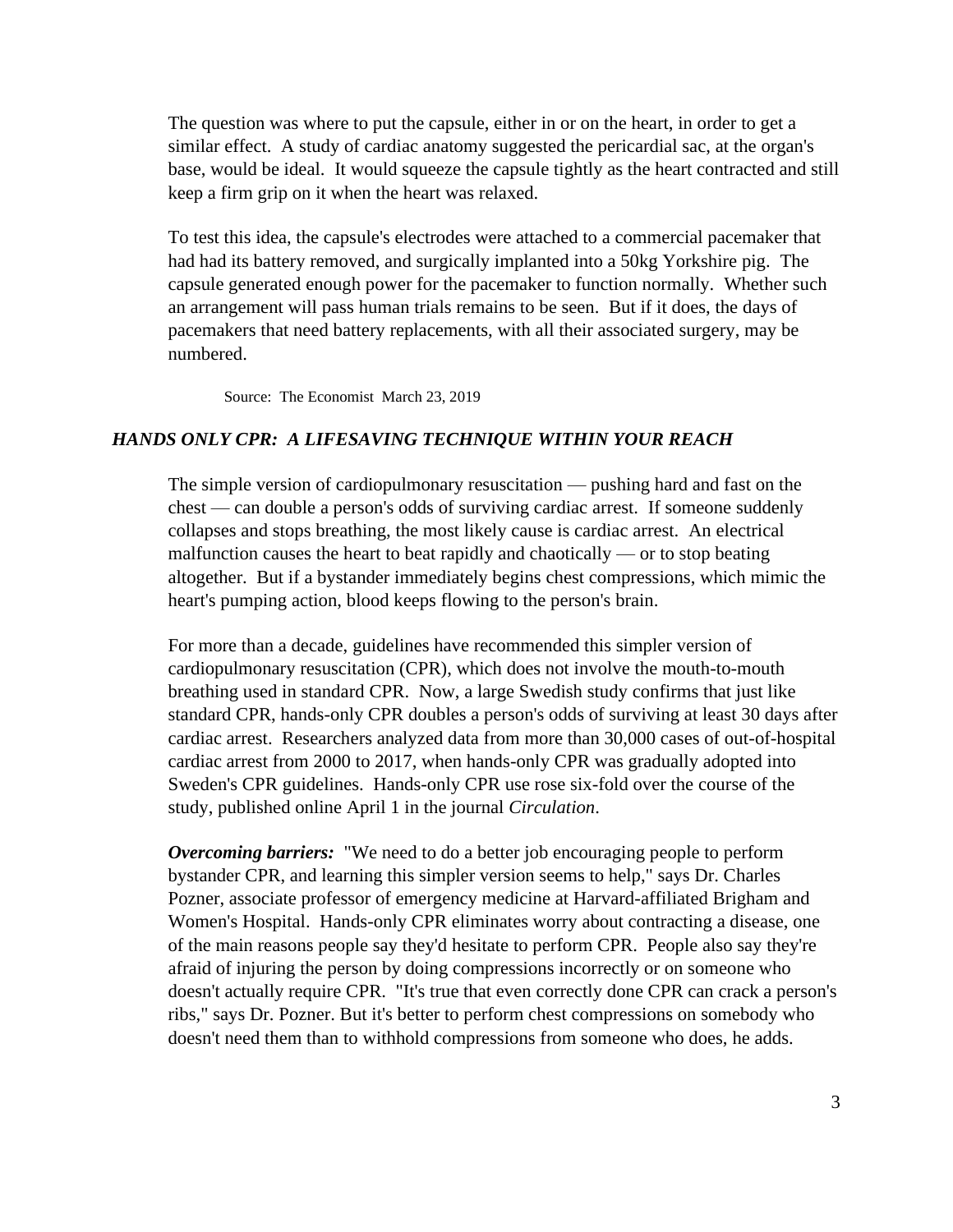*How to do hands-only CPR***:** If someone suddenly collapses, shake them and yell "Are you okay?" If you don't see what appears to be normal breathing, call 911. If you put your phone on speaker, the 911 operator can talk you through what to do, but here are the basic steps:

- 1. Place the person on the floor and kneel beside the person.
- 2. Place the heel of one hand on the center of the person's chest. Place the heel of the other hand on top of the first hand and lace your fingers together.
- 3. Position your body so that your shoulders are directly over your hands. Keeping your arms straight, push down with your arms and hands, using your body weight to compress the person's chest.
- 4. Push hard enough to press the chest down approximately two inches.
- 5. Continue pressing the chest at a rate of 100 to 120 compressions per minute.

Continue hands-only CPR until emergency medical personnel arrive. If possible, enlist another person to take over for you after a few minutes because doing the compressions can be tiring.

*Chain of survival:*To be clear, CPR does not restart a person's heart, but it's a crucial step in the chain of survival. CPR keeps blood circulating until the person's heart can be shocked back into a normal rhythm with an automated external defibrillator (AED). Although emergency personnel will bring and use this device, bystanders must be trained to obtain and use a public-access AED if we want to have the most favorable outcomes, Many public areas — airports, malls, casinos, sports arenas, and office buildings have AEDs. The devices use voice prompts, lights, and text messages to guide users through the required steps.

*Remember these two steps***:** If you witness a cardiac arrest remember to:

- (1) call 911 and
- (2) push hard and fast (but not too fast) on the center of the chest.

Source: *[Harvard Heart Letter](https://www.health.harvard.edu/newsletters/harvard_heart_letter/2019/july)* Published: July, 2019